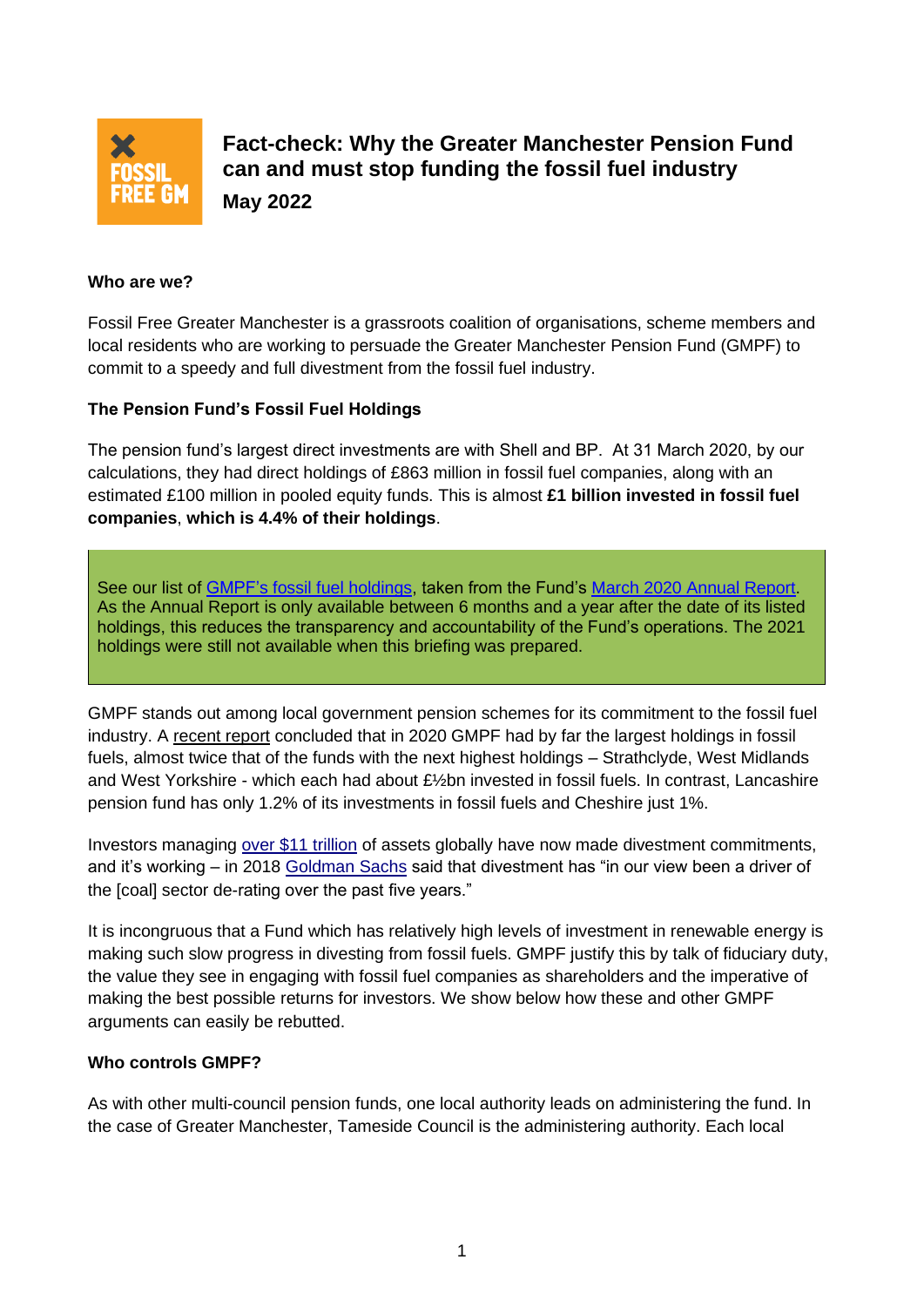authority within Manchester is represented on the GMPF Management Panel. The Panel carries out a similar role to the trustees of a pension scheme and is **the key decision-maker<sup>1</sup>** for:

- investment strategy
- monitoring investment activity and performance
- overseeing administrative activities
- guidance to officers in exercising delegated powers

The representatives from GM's ten councils are responsible for the Fund's investment strategy.

# **GMPF puts Greater Manchester to shame**

While councils and other employers across Greater Manchester have pledged to take urgent action to avert the climate emergency, they are let down by the slow progress of GMPF and its claim that aiming for carbon neutrality by 2050 is an adequate response. Manchester City Council, for example, is committed to achieving carbon net-zero by 2038, Bury Council by 2030, Stockport Council by 2038, Oldham Council by 2025, and the University of Manchester has pledged to divest its fossil fuel investments by 2022.

# **The biggest threat to workers, pensioners, employers and taxpayers is the climate emergency - inaction by GMPF contributes to the risk of climate instability and economic collapse.**

Unison's conference unanimously [adopted a motion for divestment of pension funds](https://cacctu.org.uk/node/1799#:~:text=The%20trade%20union%20UNISON%20has%20unanimously%20voted%20to,pension%20funds%20are%20collectively%20worth%20over%20%C2%A3200%20billion.) in July 2017.

It's time for GMPF to stop making excuses and use its expertise and investments to rapidly divest from fossil fuels and thereby help to create a safer future for all GM residents.

| <b>GMPF position</b>                                                                     | Our response                                                                                                                                                                                                                                                                                                                                      |
|------------------------------------------------------------------------------------------|---------------------------------------------------------------------------------------------------------------------------------------------------------------------------------------------------------------------------------------------------------------------------------------------------------------------------------------------------|
| GMPF has a fiduciary<br>duty to get the best<br>returns for employers<br>and pensioners. | The legal advice on fiduciary duty to the Local Government Pension<br>Scheme Advisory Board is that "the precise choice of investment may<br>be influenced by wider social, ethical or environmental considerations,<br>so long as that does not risk material financial detriment to the fund".                                                  |
| We don't want the<br>contribution employers<br>make to increase.                         | It makes financial sense to get out of fossil fuels. Pension Funds with<br>smaller fossil fuel holdings are getting better returns - see next item.                                                                                                                                                                                               |
|                                                                                          | Many other local government pension funds have already committed<br>to divesting from fossil fuels - see below.                                                                                                                                                                                                                                   |
|                                                                                          | GMPF divested from tobacco companies on public health grounds in<br>2014. Clearly, this was still within its fiduciary duty. The climate crisis<br>is a much greater public health threat.                                                                                                                                                        |
| <b>GMPF's investment</b><br>performance is good<br>because of its holdings               | The Fund's 2021 Annual Report records that 'over the longer term<br>periods of 20, 25 and 30 years, the Main Fund has consistently<br>outperformed the average local authority.' The Fund is being very<br>careful with its choice of words. In fact, over the last 15 years its<br>investment performance has been average and since then it has |

# **Principal GMPF arguments and our response**

<sup>&</sup>lt;sup>1</sup> Greater Manchester Pension Fund [Annual Report 2021](https://www.gmpf.org.uk/getmedia/d765a3d3-c795-4fb3-bd56-4907f98455b4/Annual-Report-2021.pdf) page 6 and [Governance Policy](https://www.gmpf.org.uk/getmedia/8efad5dd-afc4-4cd0-ba85-89481d32a148/Governance_policy_2014.pdf) page 2.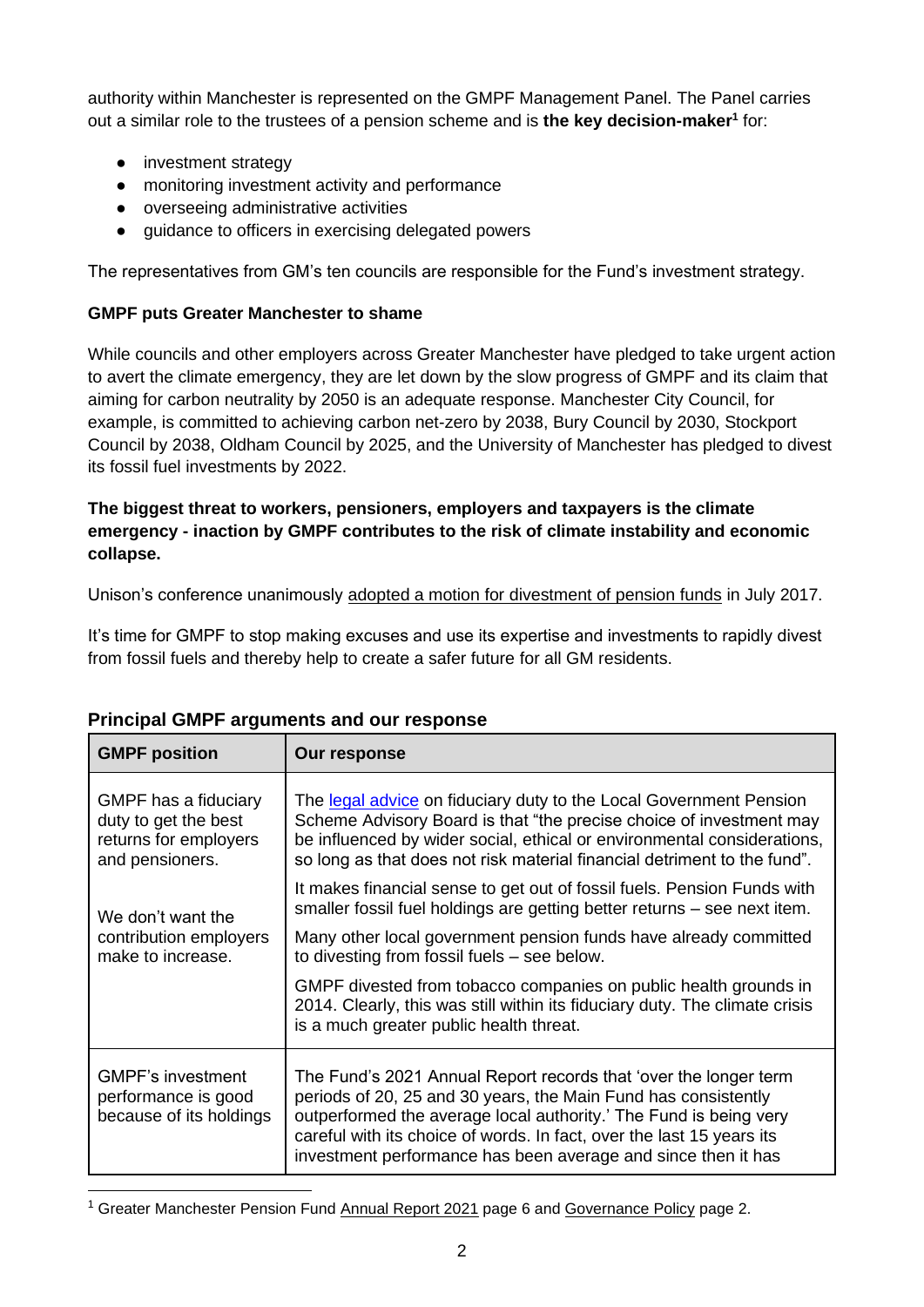| in fossil fuel<br>companies.                                                                                                                                       | steadily deteriorated. Its ranking dropped from 38 <sup>th</sup> to 41 <sup>st</sup> out of 61<br>LGPS over the last ten years. (See graph on page 22 of the 2021<br><b>Annual Report.)</b>                                                                                                                                                                                                                                                                                                          |
|--------------------------------------------------------------------------------------------------------------------------------------------------------------------|------------------------------------------------------------------------------------------------------------------------------------------------------------------------------------------------------------------------------------------------------------------------------------------------------------------------------------------------------------------------------------------------------------------------------------------------------------------------------------------------------|
|                                                                                                                                                                    | GMPF's poor performance is not particular to the pandemic. It's been<br>falling behind the LGPS average for more than 10 years.                                                                                                                                                                                                                                                                                                                                                                      |
|                                                                                                                                                                    | Many LGPS with much smaller holdings in fossil fuels, such as<br>Cheshire (1%) and Lancashire (1.2%) have outperformed GMPF over<br>the last 5 years.                                                                                                                                                                                                                                                                                                                                                |
|                                                                                                                                                                    | Fossil free indices (that track the average performance of fossil-free<br>investments), such as the MSCI ACWI ex Fossil Fuels Index, have<br>outperformed all-stock indices over the past decade and clean energy<br>has outperformed fossil fuels over the last 3 years.                                                                                                                                                                                                                            |
|                                                                                                                                                                    | In 2019, the (then) head of the Bank of England Mark Carney warned<br>that investments in the fossil fuel industry could become 'worthless.'                                                                                                                                                                                                                                                                                                                                                         |
|                                                                                                                                                                    | Holding fossil fuel stocks poses a greater financial risk than divesting<br>from them.                                                                                                                                                                                                                                                                                                                                                                                                               |
| <b>GMPF</b> achieved over<br>£400 million more in<br>returns than if it had<br>divested its shares in<br>oil, gas and coal mining<br>companies.                    | We asked GMPF for details of how they reached the £400m figure<br>and were told that it is based on their returns from energy, mining and<br>utility companies for the period April 2016 to March 2019.                                                                                                                                                                                                                                                                                              |
|                                                                                                                                                                    | The calculations therefore include sectors other than fossil fuels, such<br>as renewable energy and all types of mining, not just coal.                                                                                                                                                                                                                                                                                                                                                              |
|                                                                                                                                                                    | The period used for comparison also presents a misleading picture.<br>Looking for example at BP, one of GMPF's biggest holdings, [other oil<br>stocks performed similarly], it is clear that during the period April 2016<br>to March 2019, BP's shares started at a relatively low level and<br>continued to an unusually high level. However, there was a sustained<br>fall in BP's share price even prior to Covid, and a huge drop at the<br>start of the pandemic.                              |
|                                                                                                                                                                    | Fossil fuel shares are more volatile (they fluctuate more in value) than<br>investments as a whole, so it's important not to cherry-pick a time-<br>frame that is unrepresentative of the bigger picture.                                                                                                                                                                                                                                                                                            |
|                                                                                                                                                                    | As noted above, finance industry comparisons between stock market<br>indices, with and without fossil fuels, indicate consistent performance<br>by the fossil-free indices equal to or better than those that include<br>fossil fuels.                                                                                                                                                                                                                                                               |
|                                                                                                                                                                    | Returns on oil and gas companies are currently high, as a<br>consequence of the Russia-Ukraine war. However, their high<br>volatility, and the actions of countries to improve their energy security,<br>means that they could subsequently fall sharply: if there was ever a<br>good time to realise the value of these investments by selling, it is<br>now.                                                                                                                                       |
| It's better to engage<br>with fossil fuel<br>companies and change<br>their behaviour.<br><b>GMPF</b> uses its<br>shareholdings to bring<br>shareholder resolutions | Decades of engagement with fossil fuel companies has failed to<br>change their core business, i.e. fossil fuel extraction. For example,<br>Carbon Tracker found that all the major oil companies - including Shell<br>and BP - sanctioned projects in 2018 that aren't compliant with the<br>Paris Climate Agreement. The lack of real climate action by all the oil<br>firms has been documented in 2020 by Oil Change International.<br>Many fossil fuel companies are accused of lobbying against |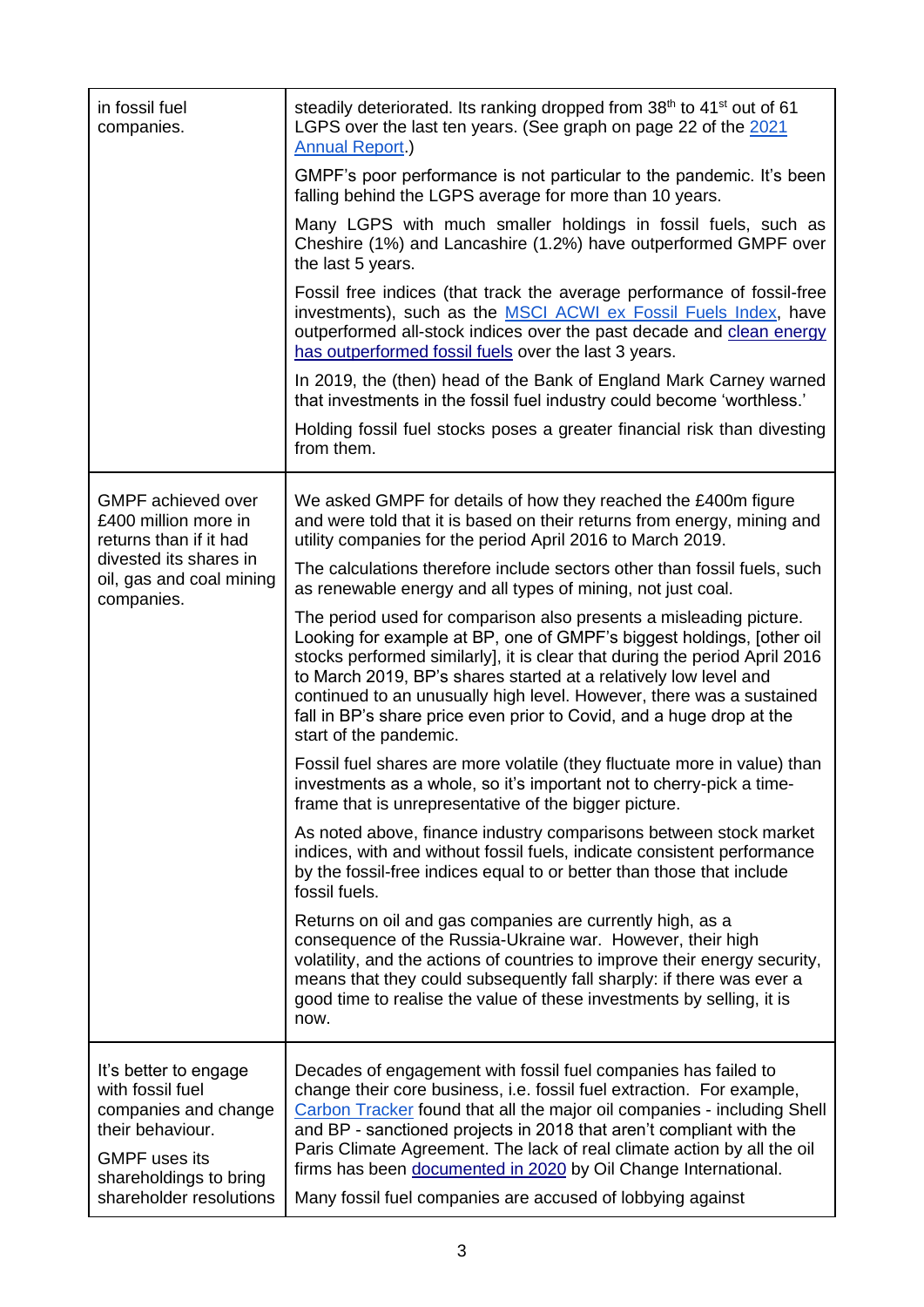| at companies including<br>Shell, BP, Anglo<br>American and<br>Glencore.                                                                                         | acceptance of climate science and continue with fossil fuel<br>exploration. This includes BP, which despite announcing that it will go<br>'net zero' by 2050 (too late) has not committed to stopping<br>exploration.                                                                                                                                                                                                                                                           |
|-----------------------------------------------------------------------------------------------------------------------------------------------------------------|---------------------------------------------------------------------------------------------------------------------------------------------------------------------------------------------------------------------------------------------------------------------------------------------------------------------------------------------------------------------------------------------------------------------------------------------------------------------------------|
|                                                                                                                                                                 | The National Trust cited the failure of engagement as a key reason for<br>their divestment decision.                                                                                                                                                                                                                                                                                                                                                                            |
|                                                                                                                                                                 | GMPF's engagement strategy lacks clear aims and sanctions. In 2018,<br>GMPF even declined to join a joint shareholder resolution to request<br>Shell to set greenhouse gas intensity targets in line with the Paris<br>Agreement. Although GMPF joined others to ask BP to go net zero by<br>2050, BP is still exploring new oil and gas reserves.                                                                                                                              |
| GMPF are working<br>towards a 'Just<br>Transition'. Immediate<br>divestment would<br>damage the livelihood<br>of fossil fuel workers.                           | The future for oil and gas workers is already very uncertain. Direct and<br>indirect employment in the UK oil and gas sector collapsed from<br>247,000 in 2014 to 118,000 in 2020. There is little evidence that oil<br>and gas companies helped those losing their jobs to transition to other<br>sectors.                                                                                                                                                                     |
|                                                                                                                                                                 | This decline will continue. The International Energy Agency (IEA)<br>concluded in its report Net Zero by 2050, that from 2021 there must<br>be no new oil and gas fields approved for development.                                                                                                                                                                                                                                                                              |
|                                                                                                                                                                 | Those still working in the sector understand that the future is bleak. A<br>recent survey found that many UK oil and gas workers want to change<br>industry, with over 80% of offshore workers considering switching.<br>Many of their skills are transferable to renewable energy, which the<br>IEA's 2020 World Energy Outlook predicts will grow much faster than<br>oil and gas.                                                                                            |
|                                                                                                                                                                 | Maintaining fossil fuel investments only delays political action, and will<br>in the long run make transition less just. Instead GMPF could promote<br>an ordered transition by removing investments now and using its<br>leverage to push for investment in retraining workers and in<br>communities dependent on high carbon jobs.                                                                                                                                            |
|                                                                                                                                                                 | GMPF could help by transferring its fossil fuel investments into the<br>communities that are affected and renewable energy.                                                                                                                                                                                                                                                                                                                                                     |
| GMPF's carbon<br>footprint was 20% less<br>carbon intensive than<br>the benchmark as at<br>31.3.17 in our active<br>equities.                                   | GM has not made public the information on which this claim is based,<br>but it is contradicted by a recent report that found that in 2020 GMPF<br>had by far the largest holdings in fossil fuels, almost twice that of the<br>funds with the next highest holdings - Strathclyde, West Midlands and<br>West Yorkshire.                                                                                                                                                         |
| In 2019, GMPF<br>announced that it was<br>moving some £2.3<br>Billion of funds to a<br>new "low carbon Fund".<br>It considers this a<br>significant divestment. | This involved moving assets from tracker funds to a "low carbon fund".<br>Although the Pension Fund transferred £2.37 billion to a low-carbon<br>fund, we estimate that only £124 million of these funds were invested<br>in fossil fuels before. This means that only a small proportion of the<br>Fund's fossil fuel investments have been taken out and put in a low-<br>carbon fund instead. A drop in the ocean compared to the Fund's<br>overall fossil fuel investments. |
|                                                                                                                                                                 | Our analysis of GMPF's investments in 2019 and 2020 (taken from their<br>2020 Annual Report), reveals that the Pension Fund did quite the                                                                                                                                                                                                                                                                                                                                       |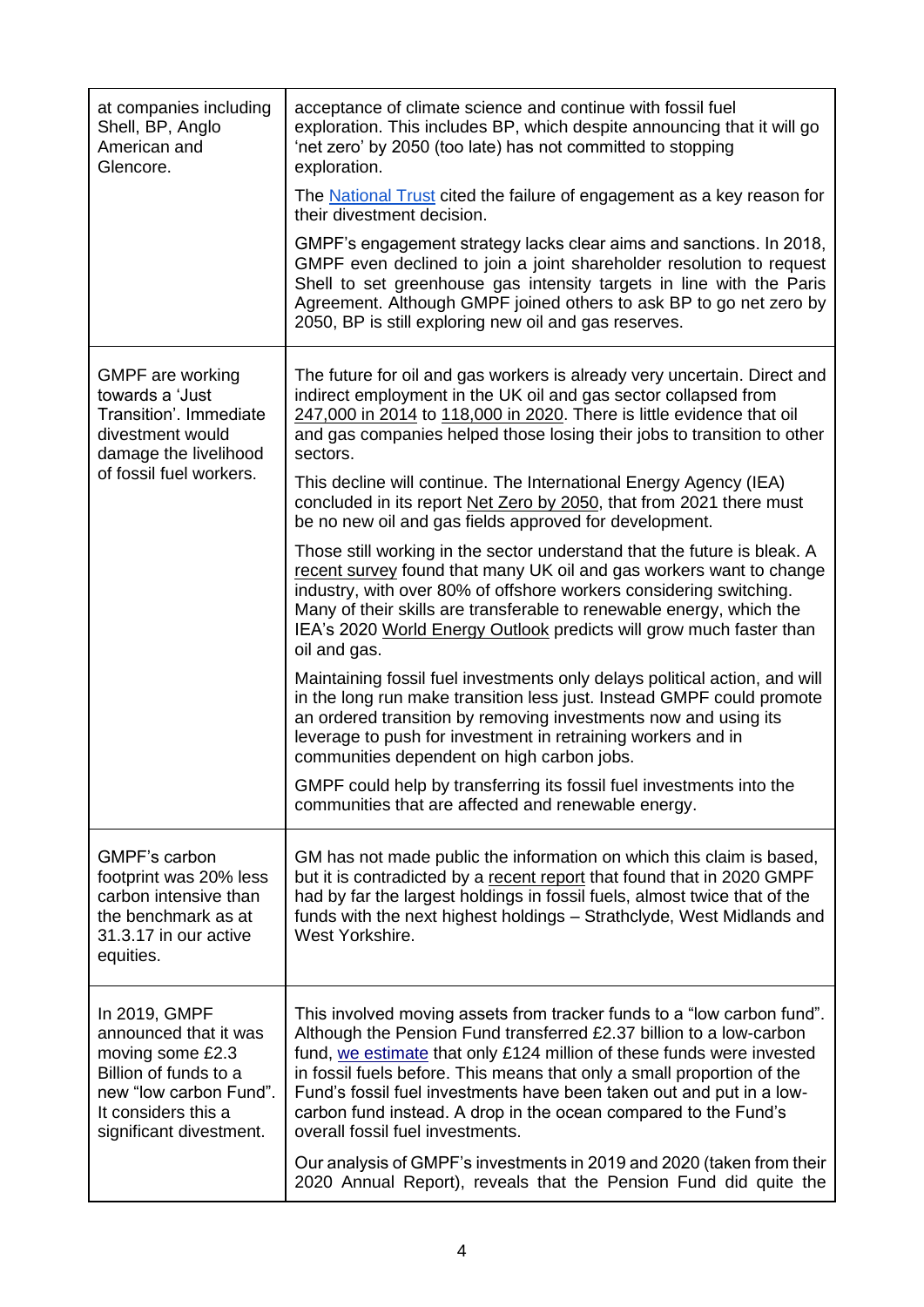|                                                                                                                                                                                                                                                                                                                                  | opposite, increasing its holdings in fossil fuels over this period. We<br>found that holdings in the oil and gas giants Shell and BP, went up by<br>27.3% and 18.6% respectively, and holdings in Glencore, a company<br>whose operations include coal mining, increased by 42.3%.                                                                                                                                                                                                                                                                                                                                                                                                                                                                                                                                                                                                                                                                                                                                                                                                                                                                                                                                                                                                                                                                                                                                                                                                                                                                               |
|----------------------------------------------------------------------------------------------------------------------------------------------------------------------------------------------------------------------------------------------------------------------------------------------------------------------------------|------------------------------------------------------------------------------------------------------------------------------------------------------------------------------------------------------------------------------------------------------------------------------------------------------------------------------------------------------------------------------------------------------------------------------------------------------------------------------------------------------------------------------------------------------------------------------------------------------------------------------------------------------------------------------------------------------------------------------------------------------------------------------------------------------------------------------------------------------------------------------------------------------------------------------------------------------------------------------------------------------------------------------------------------------------------------------------------------------------------------------------------------------------------------------------------------------------------------------------------------------------------------------------------------------------------------------------------------------------------------------------------------------------------------------------------------------------------------------------------------------------------------------------------------------------------|
| GMPF gets a high<br>rating for taking<br>account of climate<br>change risk, e.g. GMPF<br>was 30th in the 2016<br>annual survey by the<br>global 'Asset Owners<br>Disclosure Project'                                                                                                                                             | GMPF fell 17 places to 47th in the 2017 AODP rankings. (It didn't<br>feature in the 2018 ranking, as that was limited to the 100 largest<br>pension funds.)<br>GMPF talks of taking account of climate change risk: the point is to do<br>something about it.<br>See our analysis of the AODP ranking,                                                                                                                                                                                                                                                                                                                                                                                                                                                                                                                                                                                                                                                                                                                                                                                                                                                                                                                                                                                                                                                                                                                                                                                                                                                           |
| Divesting from fossil<br>fuels would reduce the<br>diversity of the Fund's<br>investments                                                                                                                                                                                                                                        | It is unwise to invest in poorly performing sectors, even if it does<br>improve diversification.<br>The Fund divested from tobacco even though this reduced diversity.<br>Yet the Fund is confident that its investments continue to perform well.<br>There is plenty of scope for diversification of holdings without resorting<br>to damaging sectors.                                                                                                                                                                                                                                                                                                                                                                                                                                                                                                                                                                                                                                                                                                                                                                                                                                                                                                                                                                                                                                                                                                                                                                                                         |
| The International<br>Energy Agency's (IEA)<br>2019 World Energy<br>Outlook expects global<br>energy demand to<br>increase by 30% by<br>2040 and fossil fuels to<br>constitute 77% of<br>overall energy over that<br>period. The main driver<br>for this is population<br>growth and growing<br>demand in sub-<br>Saharan Africa. | As might be expected, the IEA's 2020 Outlook paints a radically<br>different picture. The traditionally cautious IEA anticipates<br>substantially suppressed global energy demand over the next decade,<br>especially for oil and coal. <sup>2</sup><br>The IEA's Oil 2021 report finds that 'rapid changes in behaviour from<br>the pandemic and a stronger drive by governments towards a low-<br>carbon future have caused a dramatic downward shift in expectations<br>for oil demand over the next six years.'<br>In another recent report, the IEA argues that 'it's time to make clean<br>energy investment in emerging and developing economies a top<br>global priority.' It is participating in a EU funded project entitled 'An<br>Affordable and Sustainable Energy System for Sub-Saharan Africa.'<br>The aim is 'to create sustainable and inclusive economic growth in<br>selected Sub-Saharan African countries through the transition towards<br>a low-carbon and climate-resilient energy sector, while delivering<br>universal and affordable energy access to all. <sup>'3</sup><br>China has announced that it will end funding for coal-fired power<br>plants abroad. Yet GMPF is still supporting these projects by investing<br>in coal mining companies that operate in developing countries.<br>GMPF should follow the IEA's lead and invest in projects to help sub-<br>Saharan Africa to develop renewable energy, rather than become<br>dependent on fossil fuels which will then have to be phased out at<br>further cost by 2050. |

<sup>&</sup>lt;sup>2</sup> [World Energy Outlook 2020, Outlook for Energy Demand,](https://www.iea.org/reports/world-energy-outlook-2020/outlook-for-energy-demand#abstract) International Energy Agency.

<sup>&</sup>lt;sup>3</sup> [Energy Sub-Saharan Africa,](https://www.iea.org/programmes/energy-sub-saharan-africa) International Energy Agency.